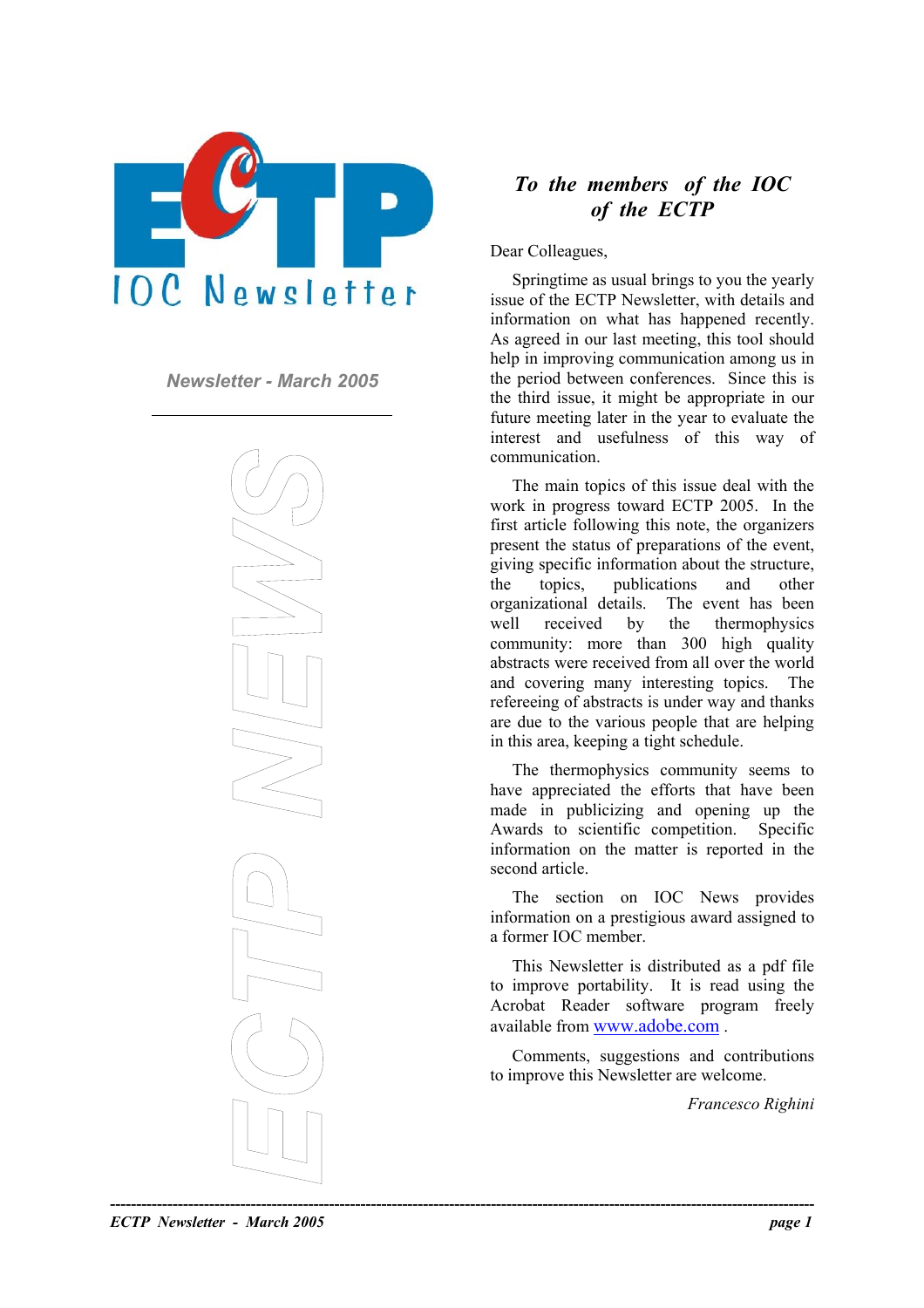# *Toward ECTP 2005*

The preparation for the ECTP 2005 that will be held in Bratislava, Slovakia in the period 5–8 September, 2005 is proceeding at full rate. As previously indicated, three groups participate on the organization of the event, namely the University of Pau (France), Constantine the Philosopher University in Nitra (Slovakia) and the Institute of Physics, Slovak Academy of Sciences in Bratislava (Slovakia).

The profile of the conference has been outlined and the role of the members of the organizing committee has been agreed. The activities performed by individual members are synchronized to reach the main goal of the conference – creation of a fruitful platform for knowledge exchange through cross-disciplines and within a discipline. A significant point of the conference is the introduction of young scientists to the arena of ideas confrontation.

#### **Conference structure:**

The conference program will consists of oral and poster presentations, key and Award lectures, Workshops and Exhibition.

The following key lectures are planned:

- *P. Ungerer*: **Molecular simulation of the thermophysical properties of fluids: from understanding toward quantitative prediction**
- *J. Fricke, H Schwab and U. Heinemann*: **Vacuum insulation panel - exciting thermal properties and convincing applications**
- *Y. Nagasaka*: **Applications of micro and nanoscale thermophysical properties sensing for novel fluids and solids**

The ECTP 2005 will also include the following three workshops:

- **Properties of novel fluids: bio-, nanoand beyond**, *Workshop Leaders M. Assael (Greece) and B. Wakeham (U.K.)* -
- **Photothermal and related measurement techniques**, *Workshop Leader C. Glorieux (Belgium)*
- **The industrial requirements for thermophysical properties - are we responding to industry needs?**, *Workshop Leader P. Quested (U.K.)*

**----------------------------------------------------------------------------------------------------------------------------------------** 

### *Current activities***:**

The web-page [www.ectp.sav.sk](http://www.ectp.sav.sk/) has been available since December 2004. Please consult it regularly for details on the conference. Online abstract submission and online registration were also arranged using the ECTP web – page. A list of potentially interested persons was compiled and the first announcement was e-mailed before the end of December 2004. The deadline for abstract submission, originally set to the end of January 2005, was extended to the end of February 2005. The ECTP database now contains more then 300 valuable abstracts from all around the world.

#### *Conference topics***:**

The abstracts have been divided into tentative topics and subtopics that will form a base for the conference scientific sessions, as shown in

| <b>Topic</b>     | Subtopic (number of        |
|------------------|----------------------------|
|                  | received abstracts)        |
| $\mathbf{1}$     | 1.1 Emissivity and         |
| Solids           | radiation properties (17)  |
|                  | 1.2 High temperature       |
|                  | materials (6)              |
|                  | 1.3 Insulations (13)       |
|                  | 1.4 Engineering materials  |
|                  | (15)                       |
|                  | 1.5 Metals (13)            |
|                  | 1.6 Nanomaterials (5)      |
|                  | 1.7 Advanced materials     |
|                  | (34)                       |
| $\overline{2}$ . | 2.1 Petroleum fluids (16)  |
| Fluids           | 2.2 Refrigerants (11)      |
|                  | 2.3 Modeling (6)           |
|                  | 2.4 Phase equilibria /     |
|                  | calorimetry (17)           |
|                  | 2.5 Transport properties   |
|                  | (32)                       |
|                  | 2.6 Volumetric properties  |
|                  | / Speed of sound (25)      |
|                  | 2.7 Interfacial properties |
|                  | (7)                        |
|                  | 2.8 General $(13)$         |
| 3.               |                            |
| Theory and       | 3.1 Modeling (8)           |
| modeling         |                            |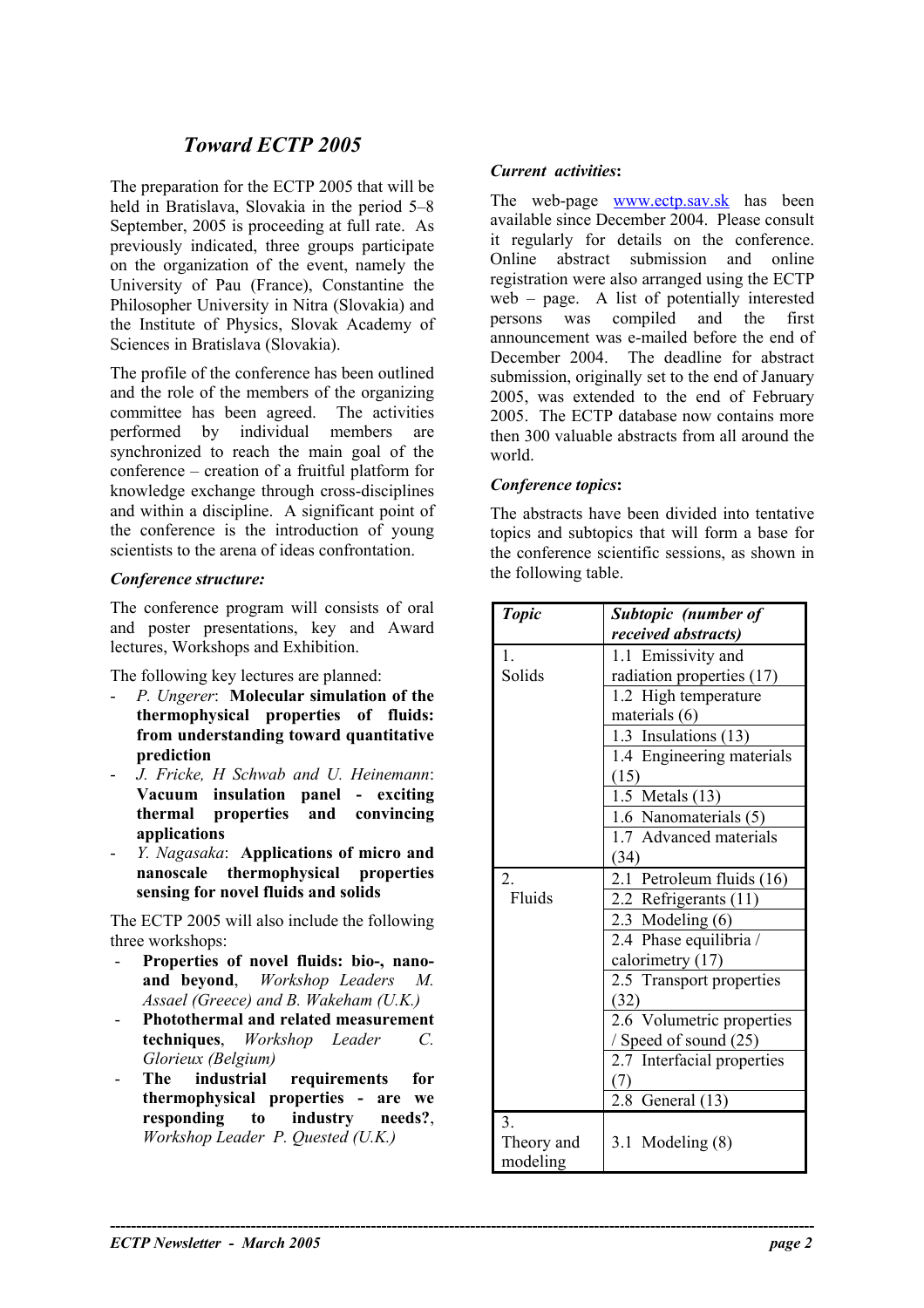| 4.<br>Experimental<br>techniques  | 4.1 New techniques (14)                           |
|-----------------------------------|---------------------------------------------------|
|                                   | 4.2 Fast measurement<br>techniques $(11)$         |
|                                   | 4.3 Photothermal<br>techniques $(12)$             |
|                                   | 4.4 Transient techniques<br>(13)                  |
|                                   | 4.5 Advances in<br>measurement techniques<br>(15) |
| 5.<br>Engineering<br>applications | 5.1 Processes (7)                                 |

The refereeing of abstracts is underway to keep the next deadline: March 31 – Notification of Acceptance. A vital support was received from some IOC members that have helped with the subtopics structure and with the abstract referee procedure.

### *Publications***:**

Consultancy with the editors of the Fluid Phase Equilibria, International Journal of Thermophysics and High Temperatures – High Pressures are underway. The procedure of publication of ECTP contributions in the journal Fluid Phase Equilibria has been finalized and the French group and will organize the related referee procedure.

## *Conference location:*

The conference location has been defined. It will take place in the Faculty of Electrical Engineering and Information Technology, Slovak Technical University in a suburb of Bratislava. All activities, i.e. presentations, lectures, exhibition and lunches will take place in the same building. Public transport connects the ECTP venue with downtown Bratislava where most of the hotels are located. There will be a 10 minutes walking distance from the nearest stops of busses and trams. The social events are presently being organized.

Please keep in touch with the event by checking often the conference web- page for

**----------------------------------------------------------------------------------------------------------------------------------------** 

updates on the organization, programme and related activities. We are looking forward to meet all of you in Bratislava next September.

*Ľ. Kubičár, J. L. Daridon, L. Vozár* 

## *Information on the Awards*

The thermophysics community gave a positive response to the efforts that were made to publicize both the ECTP Lifetime Award and the Netzsch Award for a young scientist.

By the deadline four applications were received for the ECTP Lifetime Award, originating from Russia (2 applications), from Germany and from the United Kingdom (1 application from each country).

Similarly four applications were received for the Netzsch Award for a young scientist, in this case with two applications from Germany and one application each from the United Kingdom and from Portugal.

The respective Award Committees are presently examining the received application material and performing the related work.

# *IOC News*

*\_\_\_\_\_\_\_\_\_\_\_\_\_\_\_\_\_\_\_\_\_\_\_*

*Prize to former IOC member.* Professor Alexander Sheindlin, a former IOC member and the organizer of the ECTP 1986, received recently the 2004 Global Energy Prize. He was awarded with two other scientists for *"fundamental research into the thermophysical properties of substances at very high temperatures for applications in power engineering"*. Full details are available in High Temperatures High Pressures, vol. 35/36, pages 377-8 (2003/4).

In learning about the prize, I sent the following congratulatory note to Prof. Sheindlin on behalf of the IOC: